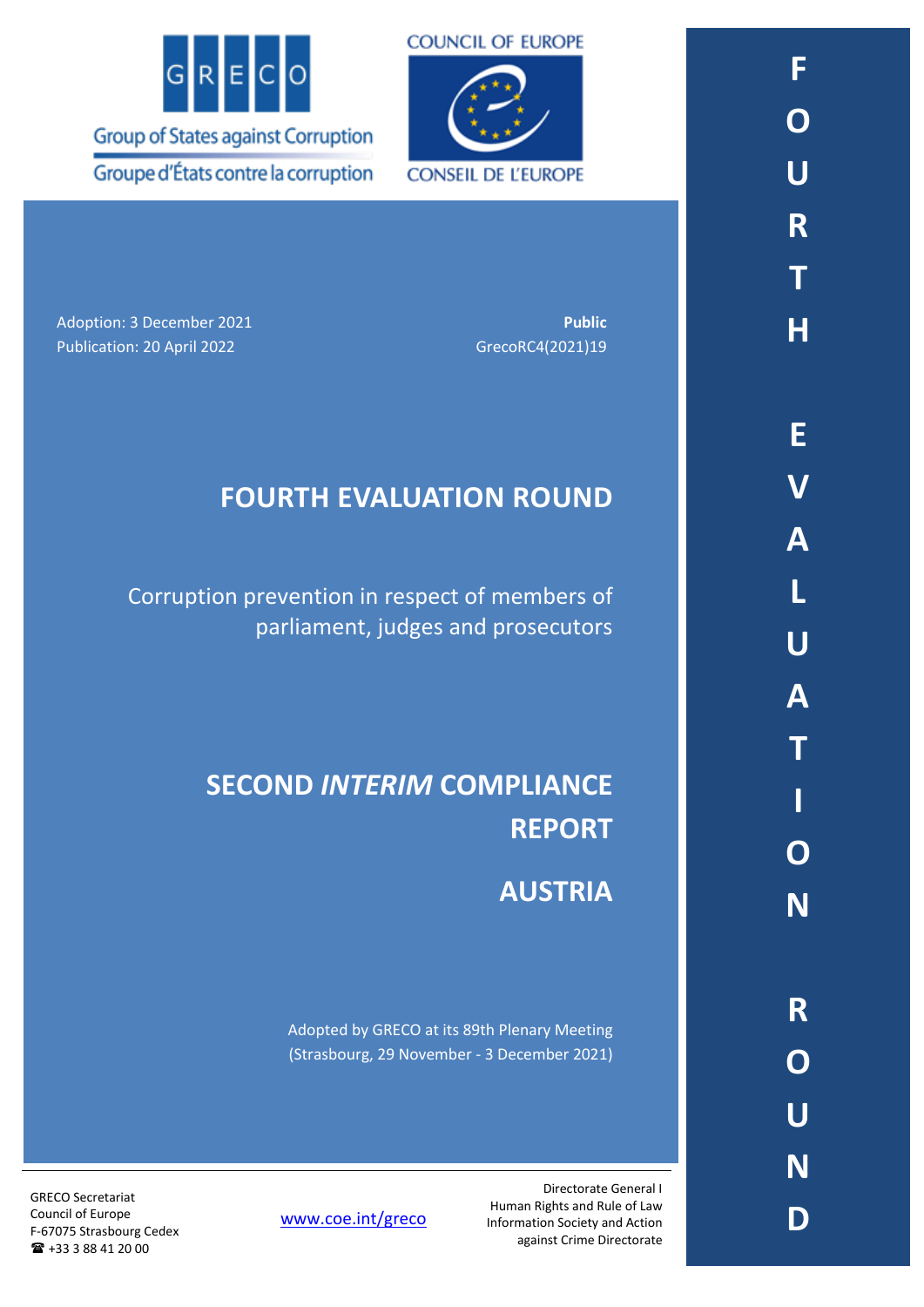## **I. INTRODUCTION**

- 1. The Fourth Round Evaluation Report on Austria was adopted at GRECO's 73rd Plenary Meeting (21 October 2016) and made public on 13 February 2017, following authorisation by Austria [\(GrecoEval4\(2016\)1](https://rm.coe.int/CoERMPublicCommonSearchServices/DisplayDCTMContent?documentId=09000016806f2b42)). GRECO's Fourth Evaluation Round deals with "Corruption prevention in respect of members of parliament, judges and prosecutors".
- 2. In the Compliance Report adopted by GRECO at its 81st Plenary Meeting (7 December 2018) and made public on 17 July 2019, following authorisation by Austria [\(GrecoRC4\(2018\)15\)](https://rm.coe.int/fourth-evaluation-round-corruption-prevention-in-respect-of-members-of/1680966744), it was concluded that only one of the 19 recommendations contained in the Evaluation Report had been dealt with in a satisfactory manner, five recommendations had been partly implemented and 13 had not been implemented. GRECO concluded that the very low level of compliance with the recommendations was "globally unsatisfactory" in the meaning of Rule 31, paragraph 8.3 of the Rules of Procedure. GRECO therefore decided to apply Rule 32, paragraph 2 (i) concerning members found not to be in compliance with the recommendations contained in the mutual evaluation report.
- 3. In the [Interim Compliance Report](https://rm.coe.int/fourth-evaluation-round-corruption-prevention-in-respect-of-members-of/1680a1963f) adopted by GRECO at its 85<sup>th</sup> plenary meeting (25 September 2020) and made public on 1 March 2021, following authorisation by Austria, GRECO concluded that the low level of compliance with the recommendations remained "globally unsatisfactory" in the meaning of Rule 31 revised, paragraph 8.3 of the Rules of Procedure and asked the Head of delegation of Austria to provide a report on the progress in the implementation of the outstanding recommendations at the latest by 30 September 2021. This report was received as requested and served as a basis for the present Second Interim Compliance Report.
- 4. This Second Interim Compliance Report evaluates the progress made in implementing the outstanding recommendations (recommendations i to xii, xiv, xvi to xix) since the previous Interim Report and provides an overall appraisal of the level of Austria's compliance with GRECO recommendations.
- 5. GRECO selected the Russian Federation (on members of parliament) and Liechtenstein (on judges and prosecutors) to appoint Rapporteurs for the compliance procedure. The Rapporteurs appointed were Aslan YUSUFOV, on behalf of the Russian Federation, and Helen LOREZ, on behalf of Liechtenstein. They were assisted by GRECO's Secretariat in drawing up this Second Interim Compliance Report.

### **II. ANALYSIS**

6. It is recalled that GRECO addressed 19 recommendations to Austria in its Evaluation Report. In the Interim Compliance Report GRECO concluded that recommendations xiii and xv had been implemented satisfactorily. Recommendations i, ii, ix, x, xi, xiv, xvii, xviii and xix had been partly implemented and recommendations iii to viii, xii and xvi had not been implemented. Compliance with the 17 pending recommendations is dealt with below.

#### *Corruption prevention in respect of members of parliament*

7. At the previous stages of the compliance procedure the authorities reported that a parliamentary working group had been established to advance the implementation of GRECO recommendations related to members of parliament (MPs) ("Parliamentary working group"). The authorities now indicate that reaching an agreement within that group was crucial for attaining the progress reported below.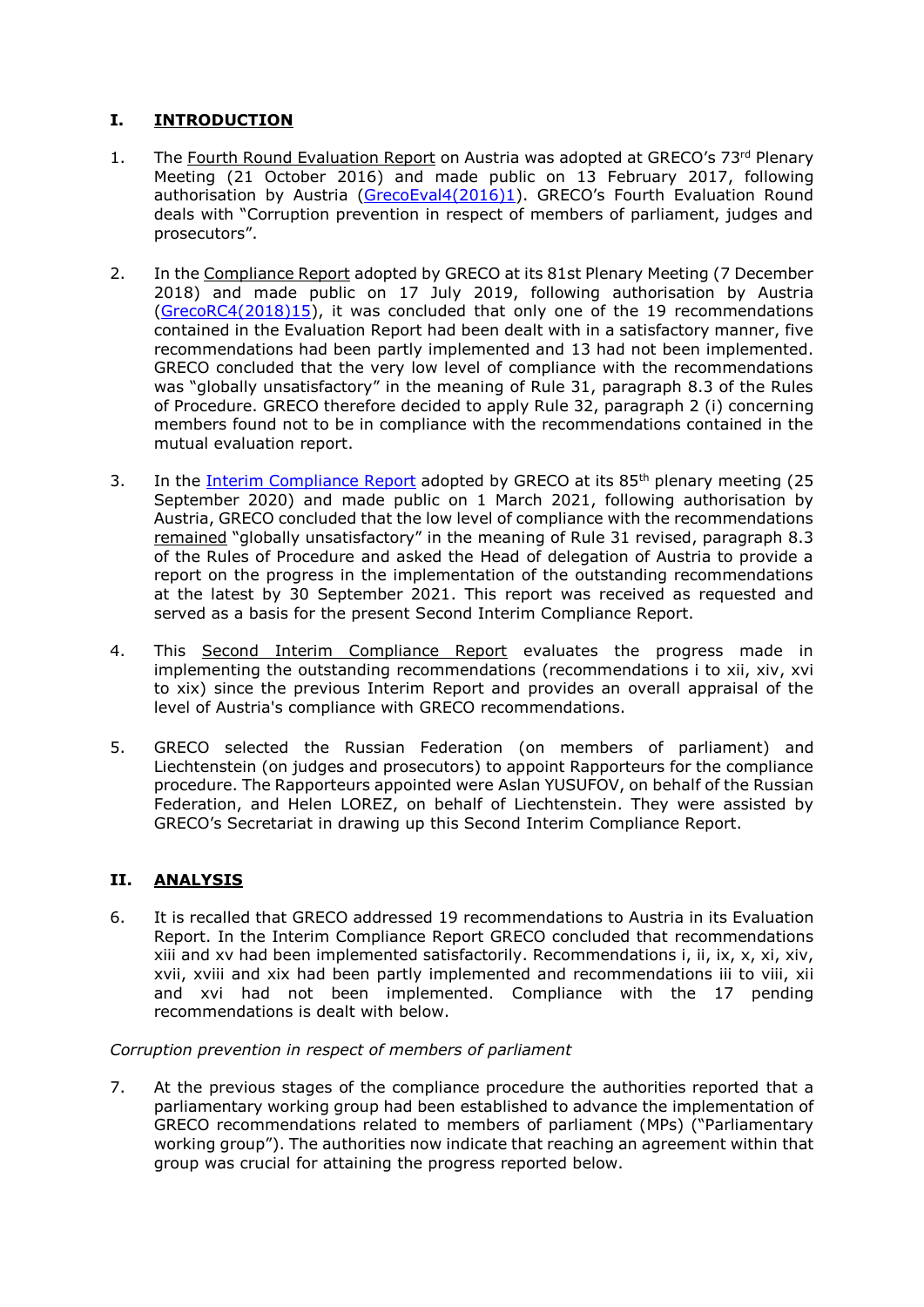#### **Recommendation i.**

- 8. *GRECO recommended to ensure through appropriate, predictable and reliable rules that legislative drafts emanating both from government and from parliament are processed with an adequate level of transparency and consultation including appropriate timelines allowing for the latter to be effective.*
- 9. It is recalled that this recommendation was partly implemented in the Compliance Report and the Interim Compliance Report. GRECO noted the continued use of the relatively recent practice of extended consultation procedures and comparative texts. However, there were still no clear rules adopted requiring public consultations on drafts emanating from parliament and government or on establishing appropriate timelines to ensure that such consultations are effective.
- 10. The Austrian authorities now report that the Rules of Procedure of the National Council have been amended to include a provision establishing a parliamentary consultation procedure (Section 23b). As of 1 August 2021, all bills introduced in the National Council (i.e. government bills, motions by MPs and committees proposing the adoption of laws, bills introduced by the Federal Council, petitions and popular initiatives) must be open to public consultation via the parliamentary website. Opinions can be submitted from the time a legislative proposal enters the National Council until the end of the legislative process in the Federal Council. Opinions received are to be published, except those from private individuals who are to consent to their publication. The authorities state that the carrying out of public consultations on a broad basis has been facilitated by the advanced IT-tools currently available.
- 11. GRECO notes the establishment of a public consultation procedure for all types of bills discussed by parliament. It is satisfied that public consultations and appropriate timelines for such purposes have now been legally guaranteed for both government initiatives and parliamentary drafts, as is requested. GRECO also expects that various internal parliamentary guidelines, which currently envisage a shorter timeline<sup>1</sup>, will be aligned with the new rules.
- 12. GRECO concludes that recommendation i has been implemented satisfactorily.

#### **Recommendations ii.**

- 13. *GRECO recommended: (i) that a code of conduct (or ethics) be developed for members of parliament and communicated to the public; ii) ensuring there is a mechanism both to promote the code and to provide advice and counselling to MPs, but also to enforce such standards where necessary.*
- 14. GRECO recalls that this recommendation was partly implemented in the Interim Compliance Report (introduction of training, setting up of confidential counselling, elaboration of a draft code of conduct by the Parliamentary Administration).
- 15. The Austrian authorities now report that, on 14 January 2021, a new code of conduct for members of the National Council and of the Federal Council was approved by the Presidents' Conference, the advisory body within the National Council. The Code was distributed to MPs and published on the parliamentary website (Volltextsuche | [Parlament Österreich\)](https://www.parlament.gv.at/SUCH/index.shtml?suchart=simpleall&s.sm.query=Verhaltensregeln+und+Praxisleitfaden&lang=DE&Button=Suchen#messagesAnchor).
- 16. GRECO notes the development, distribution and publication of the new code of conduct for members of both chambers of parliament. In GRECO's view, this

<sup>&</sup>lt;sup>1</sup> GRECO refers, in particular, to "internal parliamentary guidelines" mentioned in paragraph 19 of the Evaluation Report, which were said to envisage a period of six weeks for consultation and discussion with the public.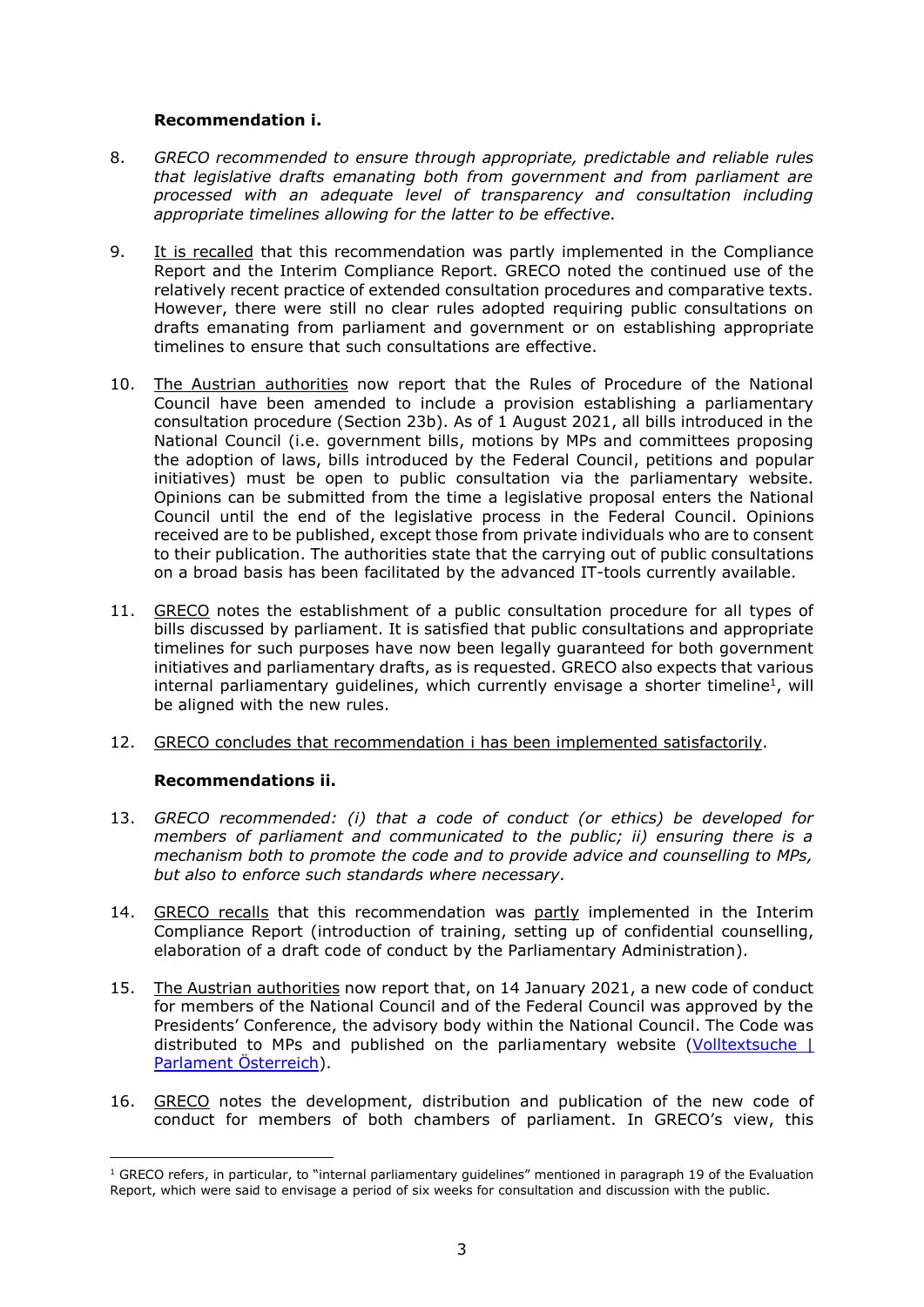document represents merely a catalogue of legal provisions<sup>2</sup> that were applicable jointly or separately - to each category of MPs already at the stage of the evaluation. GRECO accepts that bringing together the various rules for MPs has been a valuable step in the right direction. However, interpretation, supplementary guidance or concrete illustrations, as suggested by the Evaluation Report, are not included. Mechanisms to promote the code, to provide advice and counselling as well as to ensure its enforcement are not foreseen.

17. GRECO concludes that recommendation ii remains partly implemented.

#### **Recommendation iii.**

- 18. *GRECO recommended: (i) to clarify the implications for members of parliament of the current system of declarations of income and side activities when it comes to conflicts of interest not necessarily revealed by these declarations; and in that context (ii) to introduce a requirement of ad hoc disclosure when a conflict between specific private interests of individual MPs may emerge in relation to a matter under consideration in parliamentary proceedings – in the plenary or its committees – or in other work related to their mandate.*
- 19. It is recalled that this recommendation was not implemented in the Interim Compliance Report due to the lack of measures taken.
- 20. The Austrian authorities now report that the Rules of Procedure of the National Council and of the Federal Council have been amended to include provisions concerning matters of personal interest for members of the National Council in the Immunities Committee and in the Incompatibility Committee (Section 32.5) and members of the Federal Council in the Incompatibilities Committee (Section 13.4.a). Specifically, if members of either Council are personally concerned by a matter dealt with by one of these committees<sup>3</sup>, they are now to be replaced by a substitute member or another MP from the same parliamentary/political group or to notify such personal interest pursuant to the Incompatibility and Transparency Act. The authorities indicate that the replacement request is to be submitted in writing to the chair of the committee and that, in practice, the reason for the replacement is not disclosed.
- 21. With respect to the new code of conduct (cf. recommendation ii), the authorities clarify that the mission statement under the code establishes a general duty for MPs to disclose personal interests. However, there is no specific procedure or body to collect such declarations. MPs are free to contact the Parliamentary Administration's Compliance Department responsible for compliance with the conflicts of interest rules. Only violations of legal regulations (i.e. the Incompatibility and Transparency Act) can constitute a breach of the code.
- 22. GRECO notes the establishment of recusal rules in the context of work of the supervisory committees in the National Council and in the Federal Council. Although the adoption of such rules is a welcome development relevant for part (ii) of the recommendation, the rules themselves have a limited effect and need to be broadened to cover MPs who are not members of the aforementioned committees, as well as persons close to them. Moreover, such rules are to apply to other parliamentary activities, including the management of parliamentary structures and resources, as indicated in the Evaluation Report<sup>4</sup>. As concerns the general duty for MPs to disclose conflicts of interest included in the mission statement under the new

 $2$  For example, from the procedural rules, the Criminal Code, the Incompatibility and Transparency Act, the Lobbying and Interest Representation Transparency Act, the Political Parties Act, etc.<br><sup>3</sup> Incompatibility Committees within both chambers exercise supervision of income declarations filed by MPs.

<sup>4</sup> Cf. paragraph 27 of the Evaluation Report.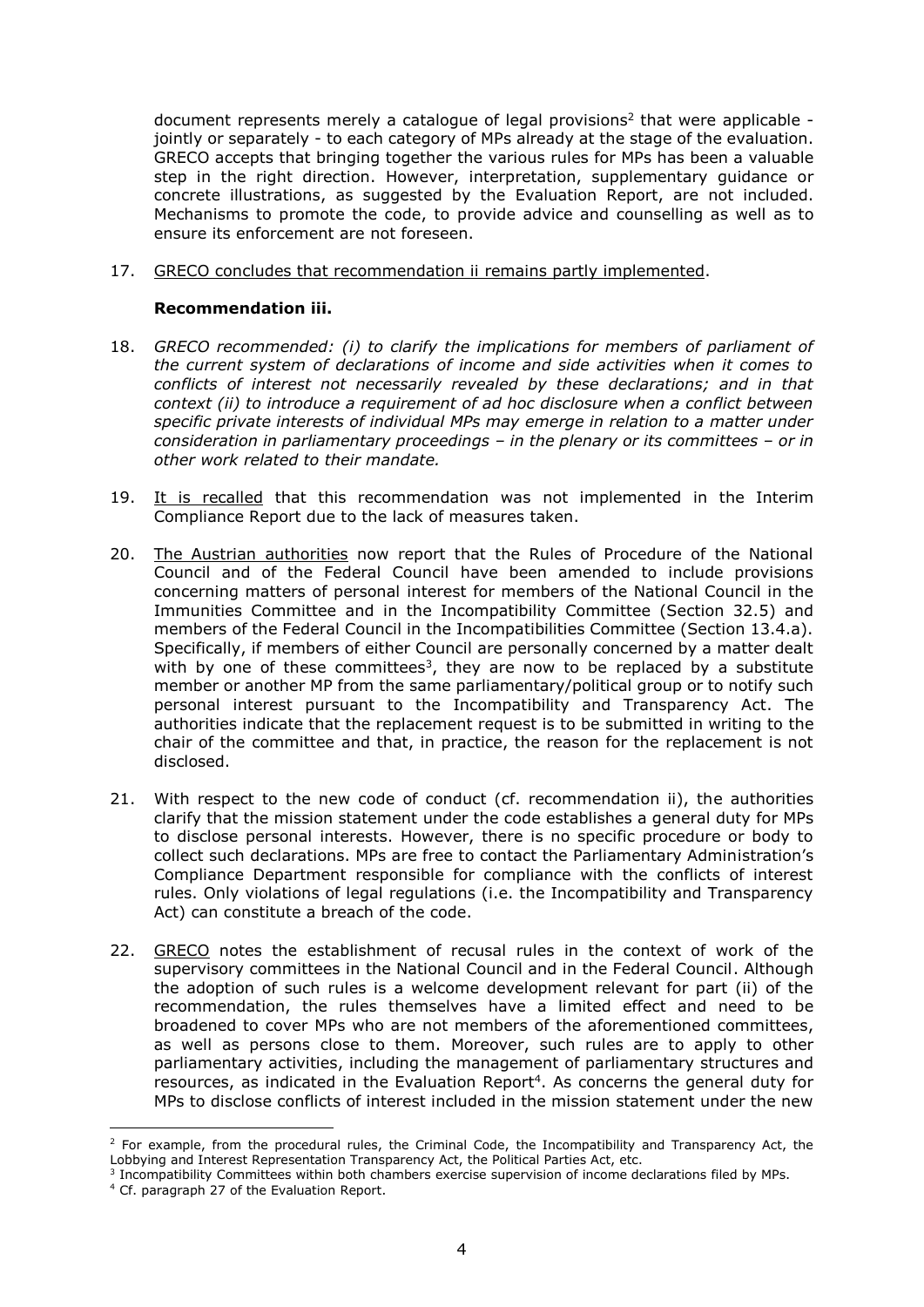code of ethics, it is only of an aspirational nature and lacks proper legal force as well as implementation and supervision mechanisms. GRECO concludes that this part of the recommendation has now been partly complied with. Regarding part (i) of the recommendation, in the absence of new information, GRECO concludes that it remains not implemented.

23. GRECO concludes that recommendation iii has been partly implemented.

#### **Recommendation iv.**

- 24. *GRECO recommended that internal rules and guidance be provided within parliament on the acceptance, valuation and disclosure of gifts, hospitality and other advantages, including external sources of support provided to parliamentarians, and that compliance by parliamentarians be properly monitored, consistent with the rules on political financing.*
- 25. It is recalled that this recommendation was not implemented in the Interim Compliance Report due to the lack of measures taken.
- 26. The Austrian authorities now report that, since 2018, the Parliamentary Administration's Compliance Department has regularly held integrity-related workshops for MPs and leaders of parliamentary groups. To date, 12 such workshops have been organised and attended by a total of 83 MPs. In 2020/21, workshops focused on incompatibility and transparency within the meaning of the Incompatibility and Transparency Act, and hospitality matters. Additionally, since its establishment in April 2019, the counselling unit under the same Department has received 28 requests from MPs and leaders of parliamentary groups for an opinion on compliance issues.
- 27. The authorities indicate that structured findings from both types of activities served as a basis for submitting proposals to the Secretary General of the Austrian Parliament and leaders of parliamentary groups regarding the potential further development of compliance standards for MPs. Currently, draft internal guidelines for MPs on how to deal with gifts and other advantages are being finalised by the aforementioned Compliance Department and their adoption is foreseen for the end of 2021. The guidelines will not establish new rules but only clarify the anti-corruption provisions of the Criminal Code. According to the authorities, there is agreement amongst parliamentary groups that any grey areas with respect to gifts and other advantages, except those covered by the criminal law, are to be clarified on a caseby-case basis by means of compliance counselling, together with the MP concerned.
- 28. GRECO notes the ongoing development of internal guidelines to clarify the anticorruption provisions of the Criminal Code. However, no specific rules on gifts, hospitalities and other advantages, including external support, as well as measures to ensure proper compliance with such rules are in the making. For this reason, GRECO cannot consider this recommendation even partly implemented.
- 29. GRECO concludes that recommendation iv remains not implemented.

#### **Recommendation v.**

30. *GRECO recommended that the legal framework applicable to lobbying be reviewed so as to (i) improve the transparency of such activities (also for the public) and the consistency of requirements including the legal prohibition for parliamentarians themselves to act as lobbyists, and to ensure proper supervision of these declaratory requirements and restrictions (ii) to provide for rules on how members of parliament*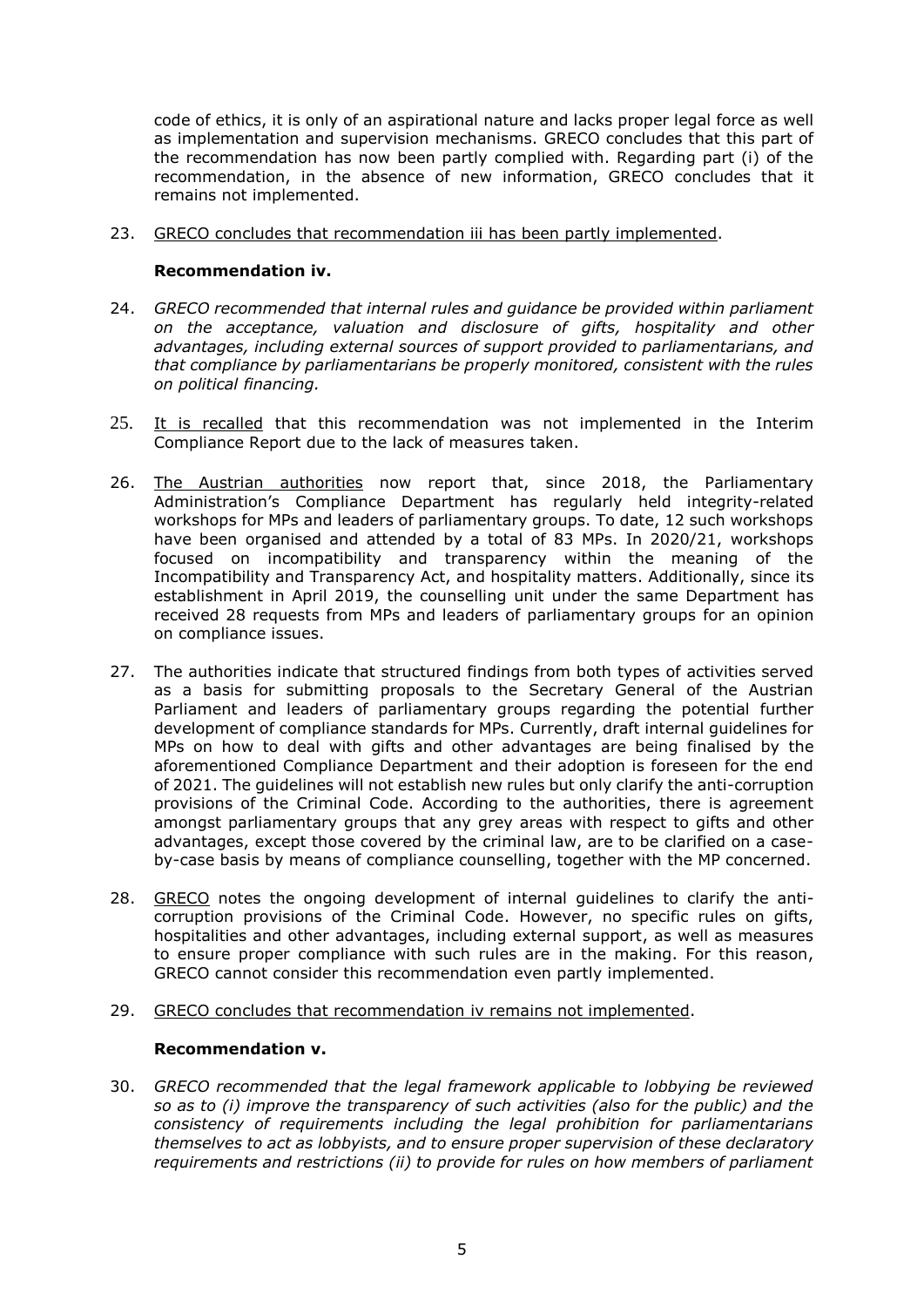*have contacts with lobbyists and other persons seeking to influence parliamentary work.* 

- 31. It is recalled that this recommendation was not implemented in the Interim Compliance Report due to the lack of measures taken.
- 32. The Austrian authorities now report that, in December 2020, a working group tasked with evaluating the Austrian Lobbying and Advocacy Transparency Act has been established by the Ministry of Justice, with the Parliamentary Administration participating as an active observer. The "Parliamentary working group" has decided to wait until the results of this other working group are available before discussing if and to what extent the rules on lobbying activities for MPs are to be aligned with any new provisions regarding members of the federal government.
- 33. GRECO notes the absence of steps taken to implement this recommendation which addresses interactions between MPs and lobbyists as well as the need for more transparency in this area.
- 34. GRECO concludes that recommendation v remains not implemented.

#### **Recommendation vi.**

- 35. *GRECO recommended: (i) that the existing regime of declarations be reviewed in order to include consistent and meaningful information on assets, debts and liabilities, more precise information on income (ii) that consideration be given to widening the scope of the declarations to also include information on spouses and dependent family members (it being understood that such information would not necessarily need to be made public).*
- 36. It is recalled that this recommendation was not implemented in the Interim Compliance Report due to the lack of measures taken.
- 37. The Austrian authorities now report that the "Parliamentary working group" reviewed the existing declaration requirements and found them to be adequate. In particular, widening the material scope of declarations to include debts and/or widening the personal scope to include information on spouses and dependent family members were regarded as excessive and not useful. However, following an agreement within the group, the income categories<sup>5</sup> determined by the Incompatibility and Transparency Act have been adjusted to the rate of inflation (Section 6.5) and are currently as follows: from  $\epsilon$ 1 to  $\epsilon$ 1 150 (category 1); from  $\epsilon$ 1 151 to  $\epsilon$ 4 000 (category 2); from €4 000 to €8 000 (category 3); from €8 001 to €12 000 (category 4); and more than  $£12 000$  (category 5).
- 38. GRECO notes regarding part (i) of the recommendation that the current disclosure system has still not been reformed and that the disclosure of sufficiently detailed figures on the assets, liabilities and debts of MPs is still not provided for. More precise information on income is also not to be given. GRECO stated in the Evaluation Report that, in the absence of the principle of declaration of all sources of income, the mere indication of the category of monthly average income generated by the functions mentioned in the declaration is not a satisfactory solution<sup>6</sup>. In view of this, GRECO concludes that this part of the recommendation remains not implemented.

<sup>&</sup>lt;sup>5</sup> The income from the declared activity must be reported annually by stating the corresponding income category based on the total average monthly gross emoluments in the previous calendar year – cf. paragraph 51 of the Fourth Round Evaluation Report on Austria.

<sup>6</sup> Paragraph 55 of the Evaluation Report.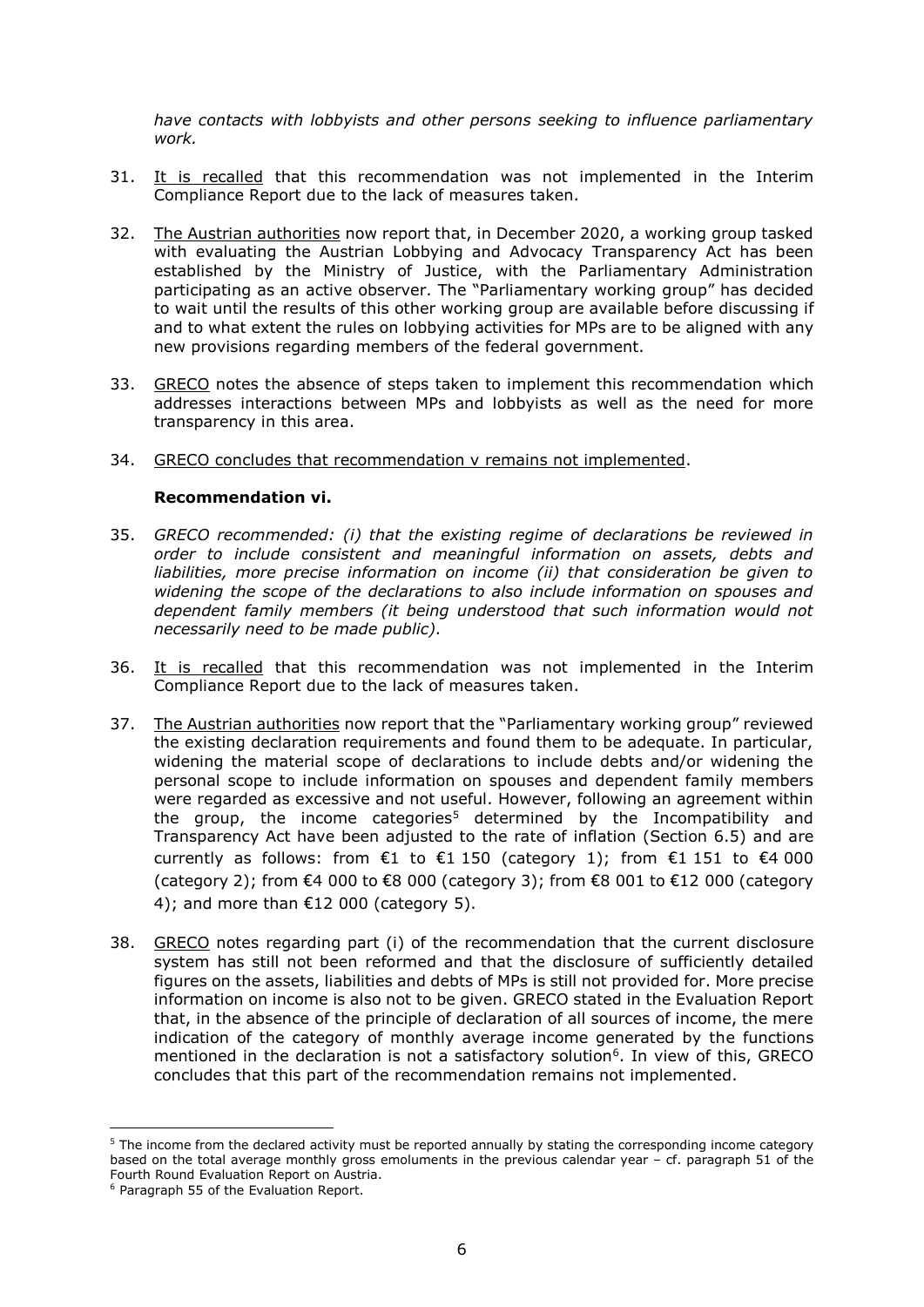- 39. Concerning part (ii) of the recommendation, it is noted that a parliamentary working group has rejected the idea to include information on spouses and dependent family members in the declarations. In GRECO's view, although some considerations have taken place, this is not sufficient as the considerations were limited to a working group. To comply with this part of the recommendation considerations of a more formal character are required (e.g. as regards appropriate authority, extent of examination, proper documentation of the decision, its availability to the public, etc.) Pending such further developments, GRECO concludes that this part of the recommendation has only been partly complied with.
- 40. GRECO concludes that recommendation vi has been partly implemented.

#### **Recommendation vii.**

- 41. *GRECO recommended that: (i) that the future declarations of income, assets and*  interests be monitored by a body provided with the mandate, the legal and other *means, as well as the level of specialisation and independence needed to perform this function in an effective, transparent and proactive manner and (ii) that such a body be able to propose further legislative changes as may be necessary, and to provide guidance in this area.*
- 42. This recommendation was assessed as not implemented in the Interim Compliance Report due to the lack of measures taken.
- 43. The Austrian authorities now report that the Incompatibility and Transparency Act has been supplemented by a new provision<sup>7</sup> (Section 7.3), authorising the Incompatibility Committees of the National Council and of the Federal Council to demand that members of both Councils submit additional information regarding their professional activities, assets and shareholdings in companies, executive positions and employment relationships with a provincial corporate body "to the extent to which this is subject to a reporting duty". Such information is to be submitted within a reasonable deadline with the effect of suspending the deadline for a decision to be taken in respect of the declaration concerned.
- 44. GRECO notes the inclusion of a provision in the Incompatibility and Transparency Act (Section on incompatibilities) which has attributed power to the supervisory committees of both chambers of parliament to proactively request additional information from MPs in the context of them exercising ancillary activities. In GRECO's view this is a minor step considering the many weaknesses highlighted in the evaluation report<sup>8</sup>. The scope of oversight by the committees remains limited and can only be exercised in the context of them checking MPs' incompatibilities. Proper verification powers, including access to state registers and the possibility to systematically check variations of MPs' wealth (and not just the validity of income) have not been provided for. There is no evidence of formal decisions being taken by either committee under the old or new rules and the committees' reports have still not been made available to the public<sup>9</sup>. Overall, the reported action falls short of meeting the far-reaching requirements of this recommendation to ensure that expected future declarations of income, assets and interests are monitored by a properly mandated, specialised and sufficiently resourced body (part i of the

<sup>&</sup>lt;sup>7</sup> It entered into force on 14 April 2021.

<sup>&</sup>lt;sup>8</sup> At the time of the evaluation, the two committees had no special resources at their disposal, apart from the assistance provided by the Parliamentary Administration. Their supervisory responsibilities were not consistent or clearly spelt out. Parliamentary representatives considered that it was not the role of the committees to conduct checks and investigations, even if declarations contained obvious erroneous information e.g. on the level of income.

<sup>9</sup>The committees' reports are only sent to the President and MPs of each chamber.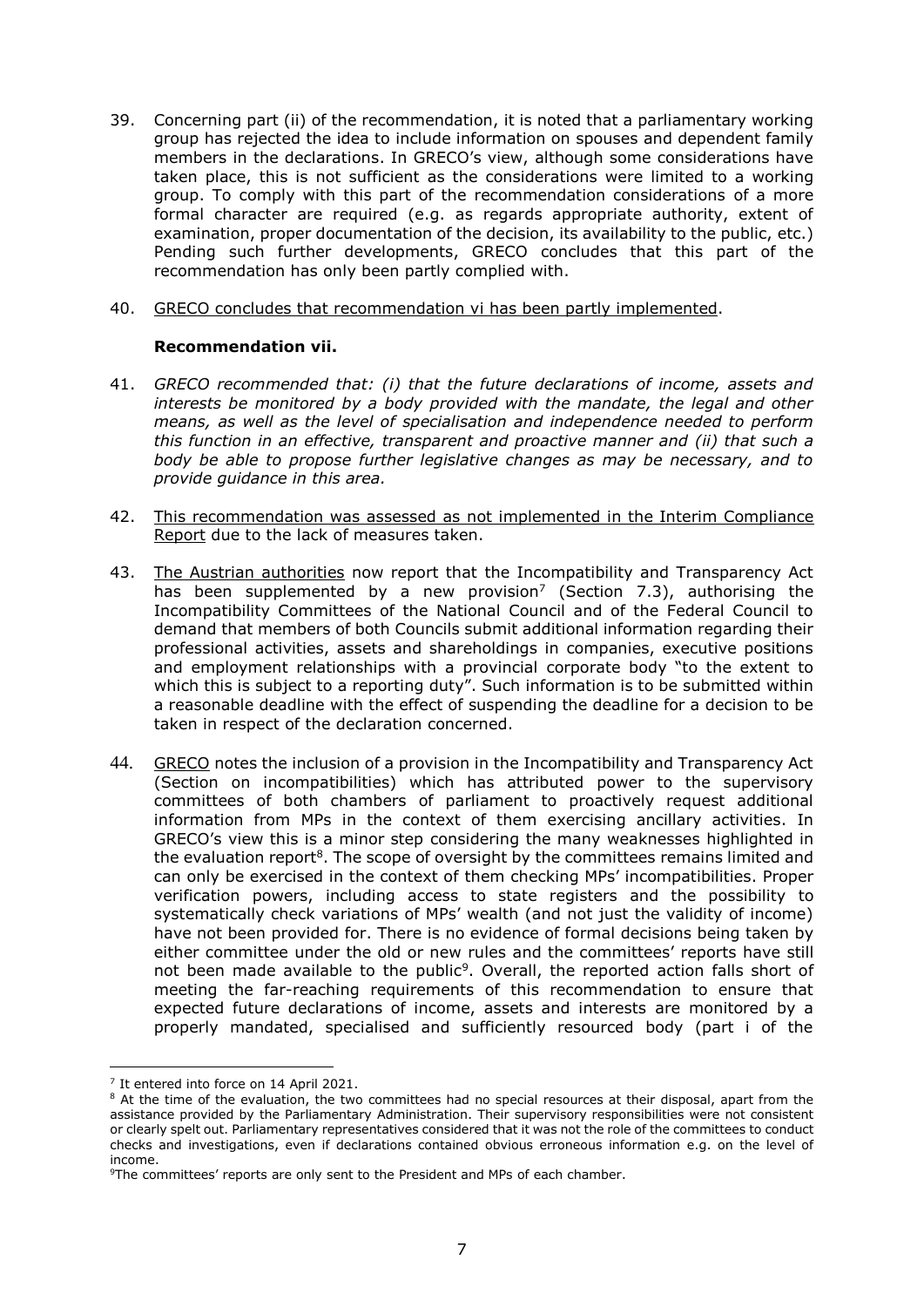recommendation). As for vesting legislative and guiding powers in such a body, relevant information has not been provided (part ii of the recommendation).

45. GRECO concludes that recommendation vii remains not implemented.

#### **Recommendation viii.**

- 46. *GRECO recommended that infringements of the main present and future rules in respect of integrity of parliamentarians, including those concerning the declaration system under the Act on incompatibilities and transparency, carry adequate sanctions and that the public be informed about their application.*
- 47. It is recalled that this recommendation was assessed as not implemented in the Interim Compliance Report due to the lack of measures taken.
- 48. The Austrian authorities now report that the "Parliamentary working group" discussed the possibility of introducing additional sanctions but considered the existing ones to be sufficient. It therefore refrained from taking any action.
- 49. GRECO notes the lack of progress and concludes that recommendation viii remains not implemented.

*Corruption prevention in respect of judges*

#### **Recommendation x.**

- 50. *GRECO recommended that the recruitment requirements be increased and formalised for judges when they are to become candidate-judges (Richteramtsanwärter) and administrative court judges, and that this includes proper integrity assessments as well as objective and measurable criteria on professional qualifications to be applied by the independent selection panels involved.*
- 51. It is recalled that this recommendation was assessed as partly implemented in the Interim Compliance Report. GRECO noted the formalisation of recruitment requirements and procedures for ordinary judges (mandatory verification of recruitment criteria, work practice, performance during court practice, integrity assessment, screening of criminal record, etc.). However, decisions to appoint still remained in the hands of High Regional Court presidents and the procedure for appointing administrative judges had not been reformed.
- 52. The authorities now report that the Ministry of Justice has prepared draft amendments to the Service Act for Judges and Prosecutors revising the appointment procedure for candidate-judges for the ordinary courts. As a result, presidents of the Higher Regional Courts are now to participate in hearings with applicants personally or to be represented by an assigned judge. Representatives of senior prosecutor's offices, the Association of Austrian Judges and representatives of the public service union are to participate too (which is already done in practice). The decision-making power to appoint is to be transferred from the presidents of Higher Regional Courts to "External Senates"<sup>10</sup> under each court. Moreover, "Personnel Senates" established under each court, including the Supreme Court, are to have certain appointment responsibilities. The draft amendments remain to be adopted by the Parliament, the related hearing is envisaged in autumn 2021.

<sup>&</sup>lt;sup>10</sup> An "External Senate" will consist of the President of a High Regional Court, the most senior Vice President (ex officio members) and three elected members of the judiciary.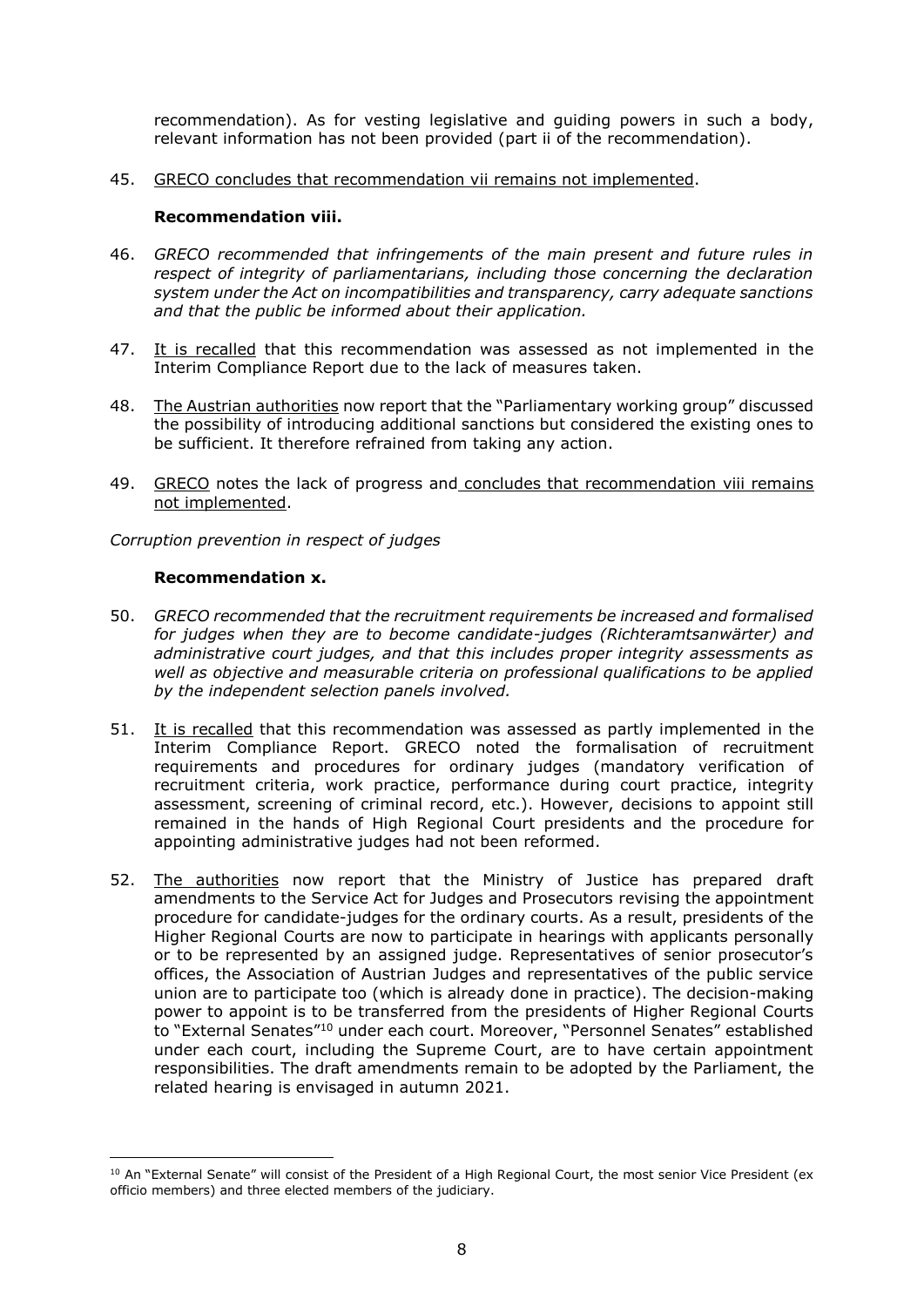- 53. GRECO notes that the current practice of involving other stakeholders in hearings with candidate-judges for the ordinary courts is to be formalised in law. Moreover, the decision-making power regarding appointments will be transferred from Higher Regional Court presidents to so-called "external senates", composed of a majority of elected members of the judiciary. GRECO would need to see all the related provisions of the draft legislation (i.e. those defining the functions and composition of a "personnel senate") and know its current status to determine the conformity of the proposed legal changes with the recommendation. Moreover, GRECO notes the absence of information regarding the appointment of administrative judges.
- 54. GRECO concludes that recommendation x remains partly implemented.

#### **Recommendations ix, xi, xii, xiv and xvi.**

- 55. *GRECO recommended that i) adequate legislative, institutional and organisational measures be taken so that the judges of federal and regional administrative courts be subject to appropriate and harmonised safeguards and rules as regards their independence, conditions of service and remuneration, impartiality, conduct (including on conflicts of interest, gifts and post-employment activities), supervision and sanctions; ii) the Länder be invited to support those improvements by making the necessary changes which fall within their competence (recommendation ix).*
- 56. *GRECO recommended that staff panels be involved more broadly in the selection and career evolution of ordinary and administrative court judges, including the presidents and deputy-presidents, and that the proposals of the panels become binding for the executive body making appointments (recommendation xi).*
- 57. *GRECO recommended that a system of periodic appraisals be introduced for judges, including the presidents of the courts, and that the results of such appraisals be used in particular for decisions on career progression (recommendation xii).*
- 58. *GRECO recommended that: (i) to ensure that all relevant categories of judges, including lay judges, are bound by a Code of conduct accompanied by, or complemented with appropriate guidance and (ii) that a mechanism is in place to provide confidential counselling and to promote the implementation of the rules of conduct in daily work (recommendation xiv).*
- 59. *GRECO recommended that the persons responsible for the implementation and supervision of the various obligations laid upon judges - notably on professional secrecy, gifts, accessory activities and management of conflicts of interest – be properly identified and known to all, and that they be required to introduce the proper procedures needed for these obligations to become effective (recommendation xvi).*
- 60. It is recalled that recommendation ix was partly implemented in the Interim Compliance Report. GRECO noted regarding the pending part (i) of the recommendation that, apart from the adoption of the Compliance Guidelines to be followed by all judges, no legislative, institutional or organisational measures had been taken to harmonise the safeguards and rules in respect of federal and regional administrative court judges. The second part of the recommendation was assessed as implemented satisfactorily in the Compliance Report.
- 61. Recommendation xi was not implemented in the Interim Compliance Report. GRECO noted that the process for adopting amendments to the Service Act for Judges and Prosecutors, already in preparation at the time of the Compliance Report, had not advanced beyond a first draft law.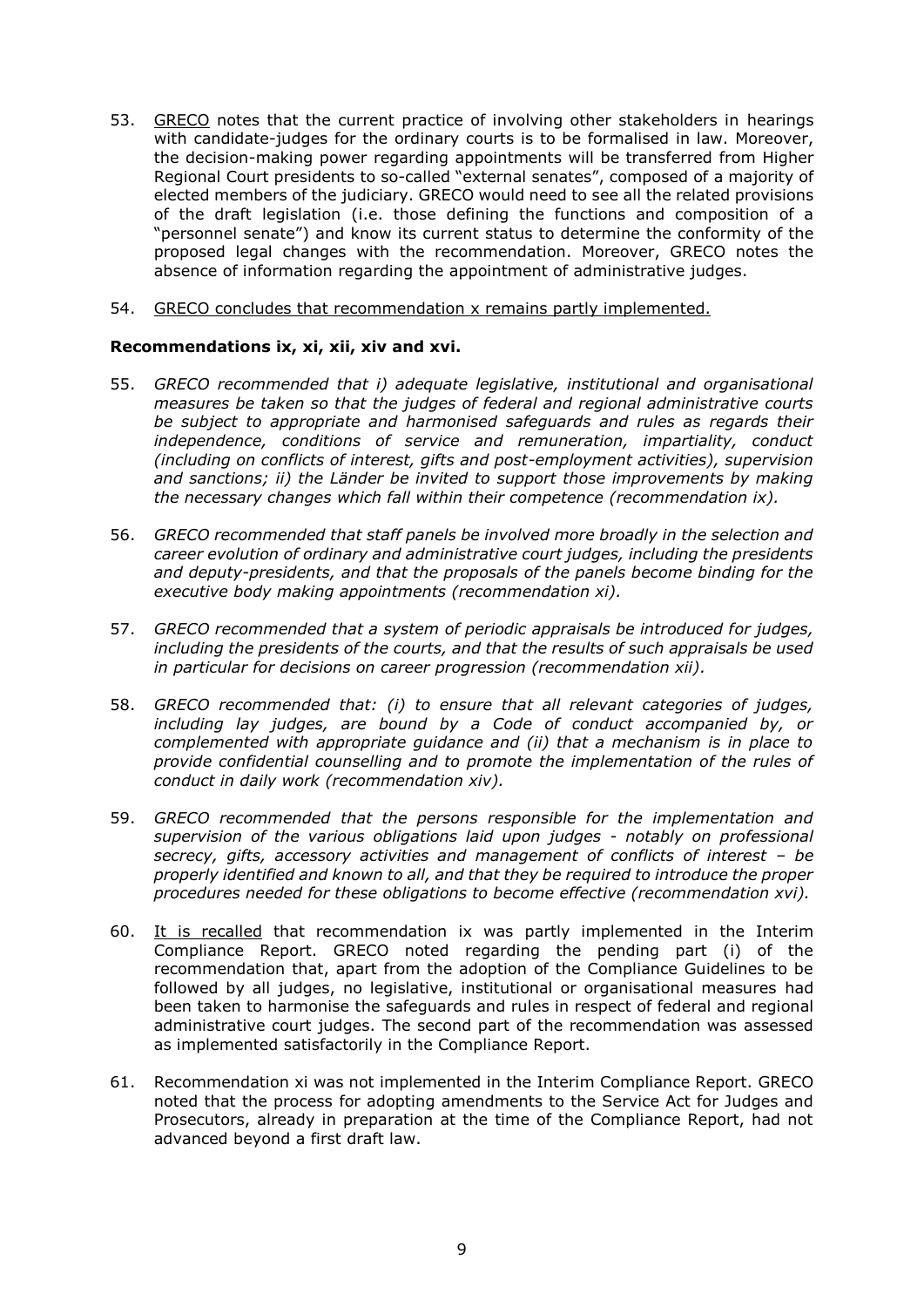- 62. Recommendation xii was assessed as not implemented in the Interim Compliance Report due to the lack of measures taken.
- 63. Recommendation xiv was assessed as partly implemented in the Interim Compliance Report. GRECO welcomed the adoption and publication on the Internet of the Compliance Guidelines which provide an extensive set of rules of conduct applicable to judges. The guidelines are also addressed to all other persons working in courts, prosecutor's offices and the prison system. However, no new information had been provided about the practical modalities of the functioning of the counselling available to judges on matters of ethics/conduct. The confidentiality of such counselling was also not ensured.
- 64. Recommendation xvi was assessed as not implemented in the Interim Compliance Report. Who carried out in practice the supervision (under the responsibility of court presidents) over the various obligations placed on judges had still not been defined. Measures to introduce proper procedures needed for the compliance system to become effective appeared to be underway, notably through the "Compliance Management System", which were at the planning stage.
- 65. The Austrian authorities do not report any new information regarding the above recommendations.
- 66. GRECO notes the absence of progress and concludes that recommendation ix and xiv remain partly implemented and recommendations xi, xii and xvi remain not implemented.

*Corruption prevention in respect of prosecutors*

#### **Recommendations xvii and xviii.**

- 67. *GRECO recommended that the statute of prosecutors be further approximated with the one for judges recommended in the present report, particularly with regard to decisions on appointments and career changes including for the highest functions (the role of the executive should be limited to the formal appointment and should not include the choice of the candidate), as well as with regard to periodic appraisals for all prosecutors and the incompatibility of their function with a political function in the executive or legislature (recommendation xvii).*
- 68. *GRECO recommended that (i) that all prosecutors are bound by a code of conduct accompanied by, or complemented with, appropriate guidance and (ii) that a system be put in place to provide confidential counselling and to support the implementation of the code in daily work (recommendation xviii).*
- 69. It is recalled that recommendation xvii was assessed as partly implemented in the Interim Compliance Report. GRECO welcomed that the issue of the incompatibility of the function of a prosecutor with that of an executive or legislative position had been dealt with in a satisfactory manner<sup>11</sup>. However, it regretted that the remaining necessary legal and practical measures to implement this recommendation fully had not yet been taken.
- 70. Recommendation xviii was partly implemented in the Interim Compliance Report. GRECO noted again with satisfaction the adoption of the Compliance Guidelines for the judiciary which is applicable also to prosecutors. The intention to designate Compliance Officers in the respective service authorities of regional prosecution offices was also encouraging.

 $11$  Cf. also recommendation xv which was implemented satisfactorily in the Interim Compliance Report.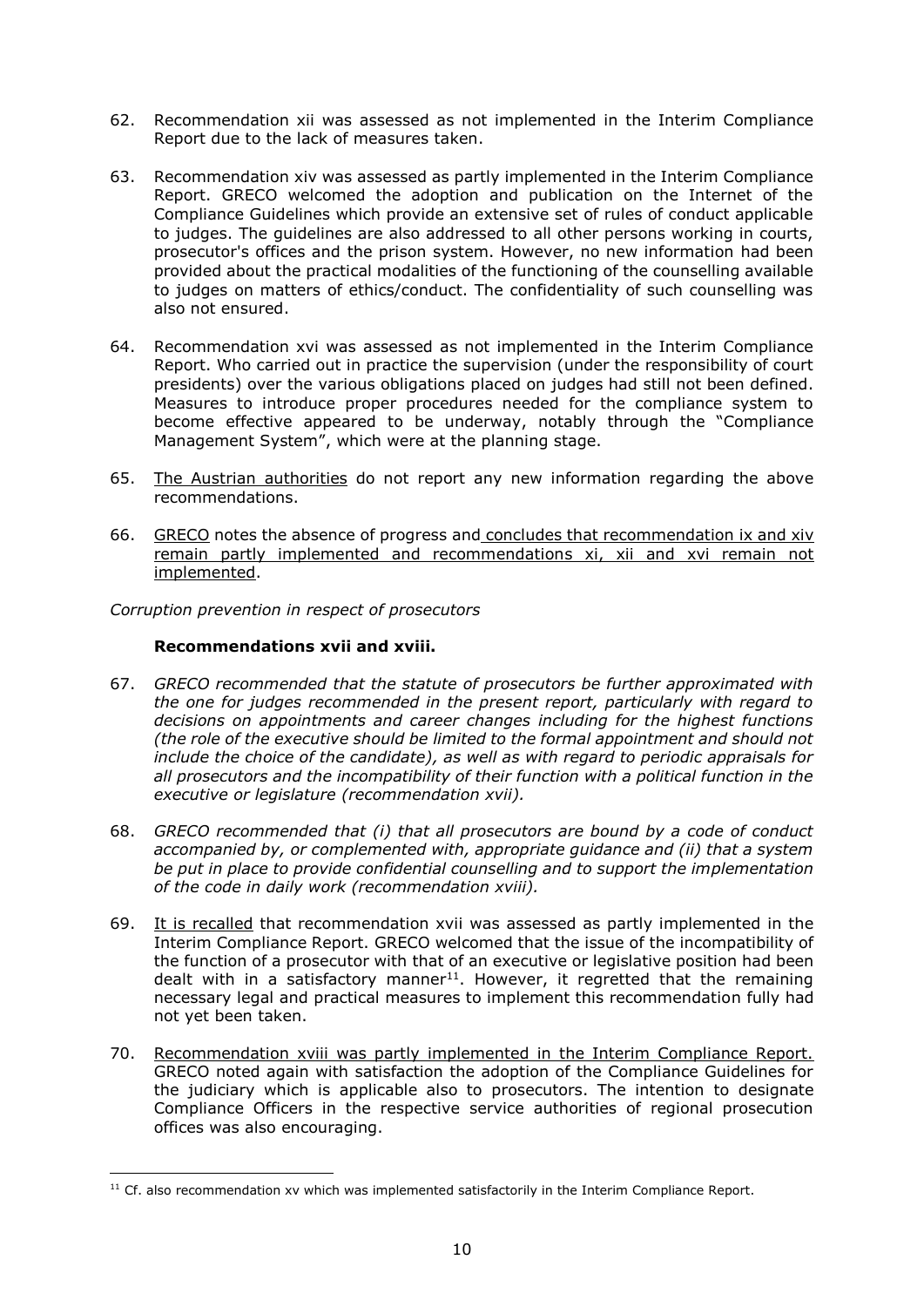- 71. The Austrian authorities do not report any new information regarding these recommendations.
- 72. GRECO notes the absence of progress and concludes that recommendations xvii and xviii remain partly implemented.

*Corruption prevention regarding judges and prosecutors*

#### **Recommendation xix.**

- 73. *GRECO recommended that an annual programme be put in place for the in-service training of judges and prosecutors, including administrative judges and lay judges, which would include integrity-focused elements concerning the rights and obligations of these professionals.*
- 74. It is recalled that this recommendation was assessed as partly implemented in the Interim Compliance Report. GRECO took note of the training sessions delivered and various planned activities.
- 75. The Austrian authorities now report on the launch of a mandatory e-learning programme "Compliance" in February 2021, which forms part of a comprehensive Compliance Management System. Addressed to the whole of the judiciary (judges, prosecutors, court staff), it consists of eight modules covering such core conflicts of interest issues as the acceptance of gifts, invitations and hospitality, sponsoring, side employment and impartiality and is linked to the Compliance Guidelines mentioned above (cf. recommendation xiv and xviii). As of 9 November 2021, the "Compliance" programme had been completed by 1 929 persons (judges, prosecutors and other court staff).
- 76. In addition, in March 2021, the Federal Administrative Court launched a monthly onehour online course to deepen its members' knowledge of compliance issues in accordance with their individual schedule. So far, 79 persons have successfully completed this training. The authorities indicate that the use of both training tools has been regularly monitored or will be evaluated towards a general roll out and that another e-learning tool on data security issues is in the making.
- 77. The authorities also inform that, as of November 2021, a network of compliance officers, comprising judges, prosecutors and civil servants from all levels of the judiciary will become operational. They are to act as single contact points for compliance related issues. The officers will undergo special training and are expected to contribute to building awareness of compliance issues at peer level.
- 78. Furthermore, as of January 2022, a protected communication platform will be put in place which will serve both as an information tool on compliance, and as a tool to report corruption anonymously.
- 79. GRECO takes note of the steps taken and planned to comply with this recommendation. It welcomes the introduction of the new training programmes for judges and prosecutors, that they are built around the recently adopted Compliance Guidelines which contain a set of comprehensive standards for judges and prosecutors dealing with corruption prevention, conflicts of interest and other integrity matters. The training is operational since early 2021. However, these elearning programmes are not yet available to lay judges $^{12}$ .

<sup>&</sup>lt;sup>12</sup> In Austria, lay judges sit alongside professional judges in criminal proceedings concerning cases carrying a maximum punishment of more than five years, as well as political crimes. Expert lay judges are also used in labour, social and commercial law disputes.